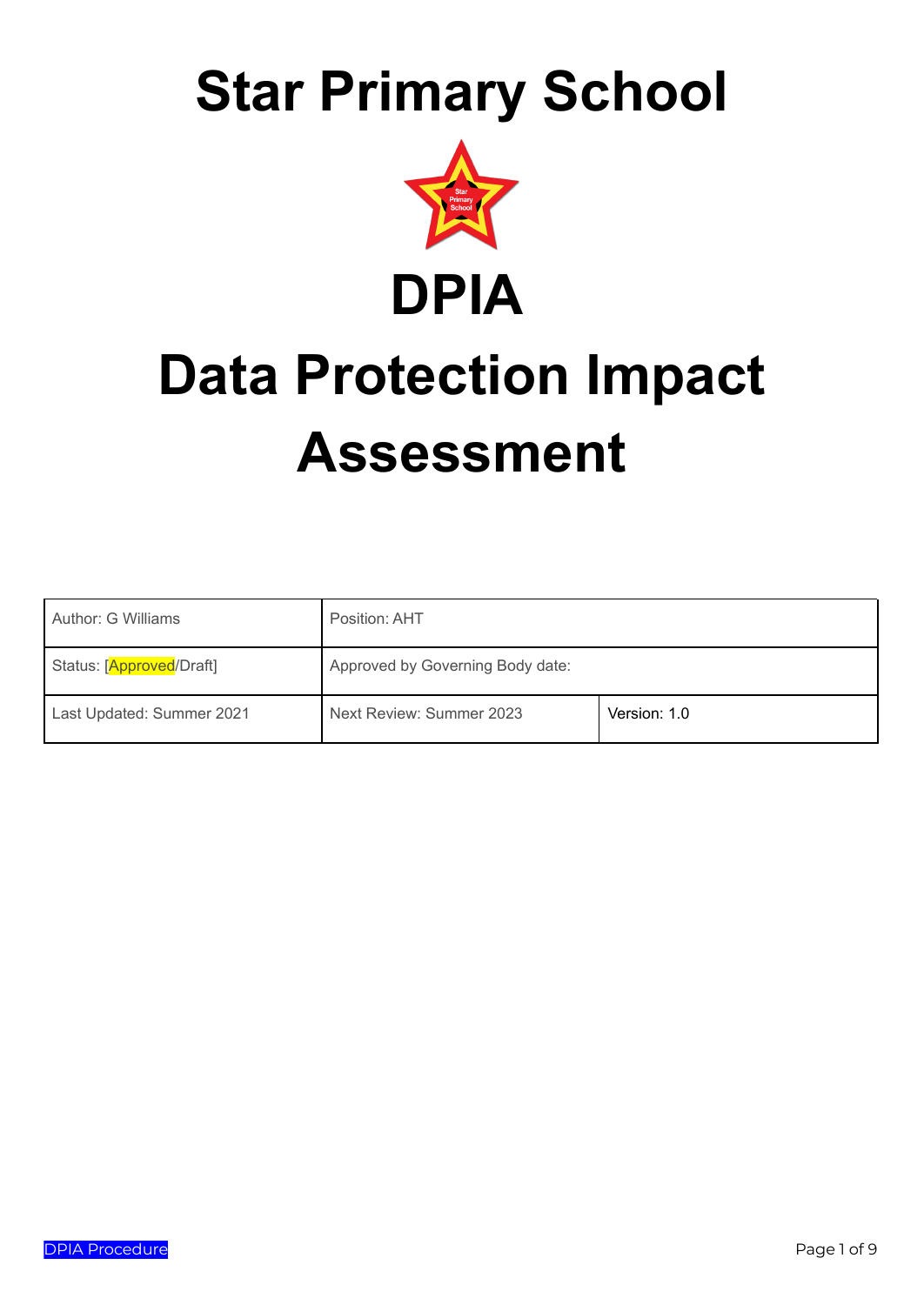## Table of Contents

| 1.0 Overview                          | $\mathbf{3}$     |
|---------------------------------------|------------------|
| 2.0 Scope and Applicability           | $\boldsymbol{4}$ |
| <b>3.0 General Policy</b>             | $\boldsymbol{4}$ |
| 3.1 Identify if a DPIA is required    | $\overline{4}$   |
| 3.2 Completing the DPIA               | 6                |
| 3.3 Risk Analysis                     | 6                |
| 3.4 Evaluate DPIA                     | $\overline{7}$   |
| 3.5 DPIA Outcomes                     | 8                |
| <b>4.0 Roles and Responsibilities</b> | 9                |
| <b>5.0 Compliance</b>                 | 9                |
| <b>6.0 Risk Management</b>            | 9                |
| <b>7.0 References</b>                 | 9                |
| <b>8.0 Definitions</b>                | 9                |
| 9.0 Review                            | 9                |
|                                       |                  |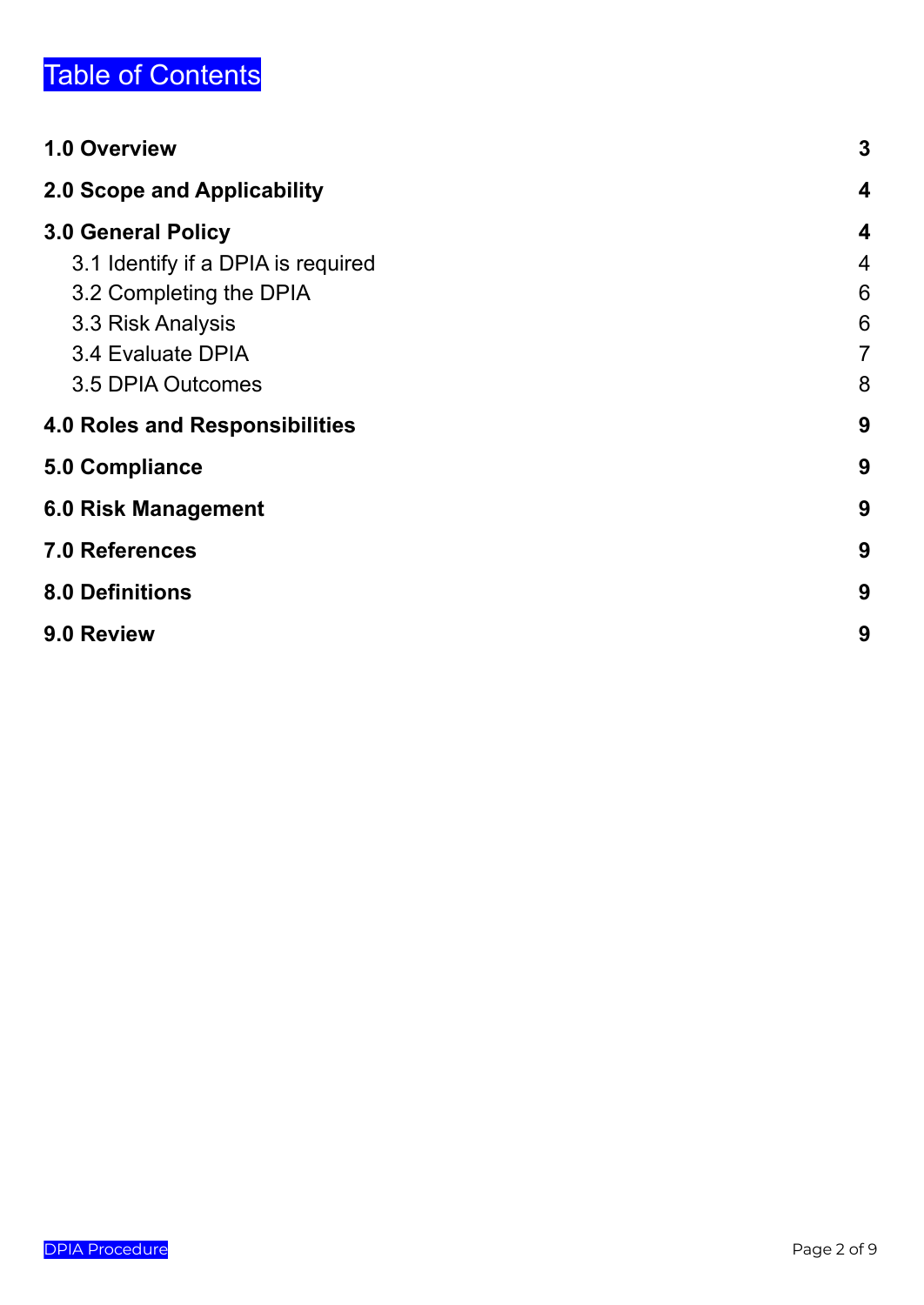## <span id="page-2-0"></span>1.0 Overview

Data Protection Impact Assessment (DPIA) is the term the UK General Data Protection Regulation (UK GDPR) utilises for the risk based approach and pre assessment for high risk processing.

DPIAs are a requirement of the UK GDPR and a tool that can assist those with data protection obligations in identifying risks associated with data processing and posed to data subjects. It enables a pre-emptive approach to assess the risks and apply corrective actions and mitigating controls before a breach occurs.

The overall aim of a DPIA is to apply solutions and mitigating actions where a processing activity is deemed likely to cause a high risk to one or more individuals. Action to mitigate risks are subsequently documented and implemented. If appropriate, mitigating actions are reassessed to ensure that the risk(s) has been eliminated or reduced to an acceptable level. The overall scope of the risk solutions is to either: -

- Transfer the risk to another party
- Tolerate the risk by acceptance
- Terminate the risk by not proceeding with the proposed change
- Treat the risk by implementing solutions to reduce likelihood or impact

Where a DPIA indicates that the processing involved will or is likely to, result in a high risk to an individual and it is not possible to mitigate the risk with appropriate measures or controls, the DPO will consult the Information Commissioner's Office (ICO) prior to the processing taking place.

### <span id="page-2-1"></span>2.0 Scope and Applicability

The School will give consideration for the need of a DPIA at the start of all new projects. This will form part of the planning and development process.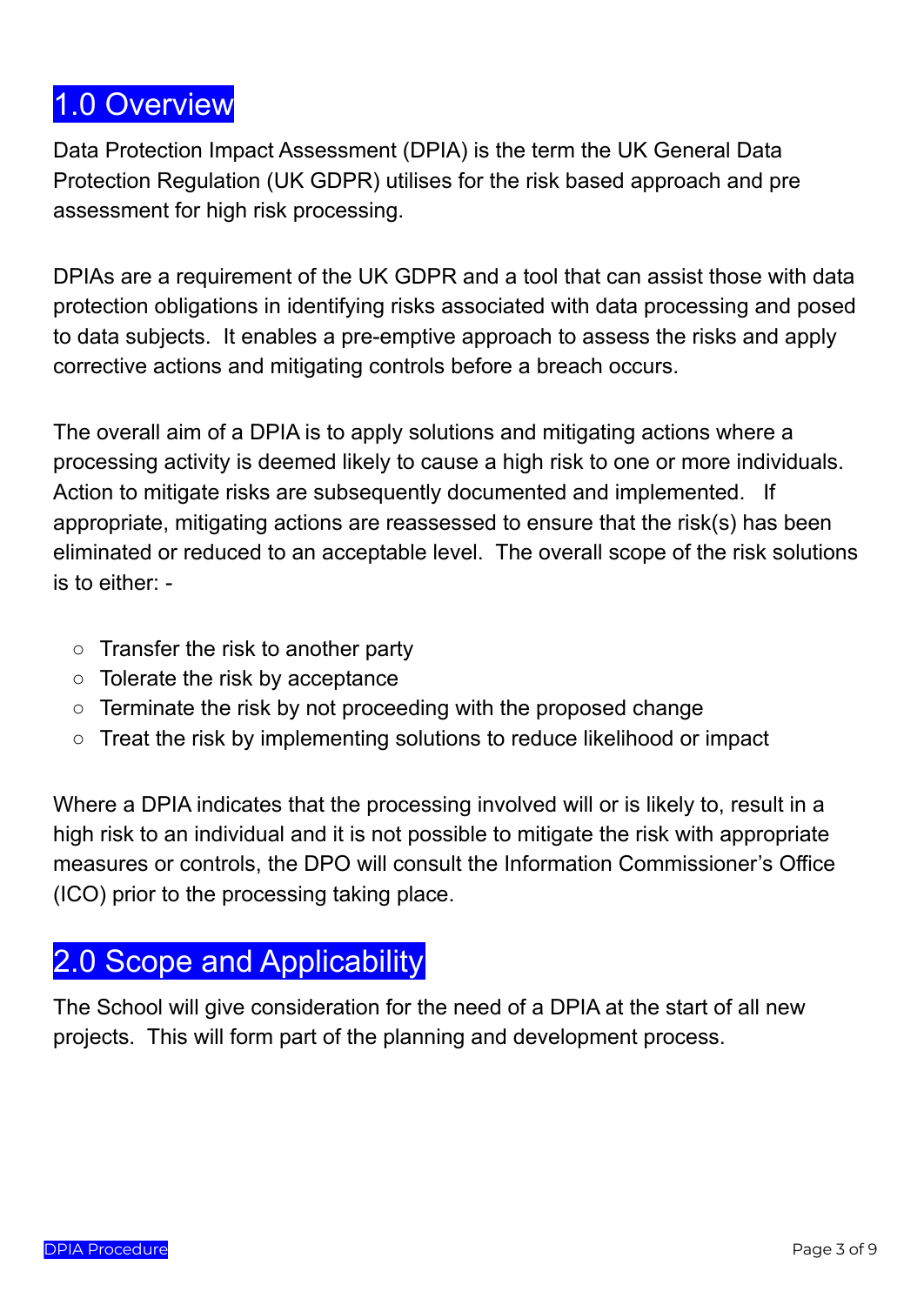## <span id="page-3-0"></span>3.0 General Policy

Individuals have an expectation that their privacy and confidentiality will be upheld and respected whilst their data is being stored and processed by the School or any 3<sup>rd</sup> parties on behalf of the School. Where risks of processing are high, the School employs the use of DPIAs to assess the risk, the impact and the likelihood, and to document the origin, nature, and severity of that risk, along with the processing purpose, reasons and mitigating measures and/or proposed solutions.

#### <span id="page-3-1"></span>3.1 Identify if a DPIA is required

A DPIA is required whenever processing is likely to result in a high risk to the rights and freedoms of individuals. Therefore the majority of projects within the school will not require a full DPIA. However the school's rationale will be recorded in a log [\(https://drive.google.com/drive/u/0/folders/1gw8eTzjmqwCFAremfpV4zpD\\_sEi4pAEH](https://drive.google.com/drive/u/0/folders/1gw8eTzjmqwCFAremfpV4zpD_sEi4pAEH)

In particular, the UK GDPR specifies that a DPIA must be conducted if the School plans to…

- Use systematic and extensive profiling with significant effects
- Process special category or criminal offence data on a large scale
- Systematically monitor publicly accessible places on a large scale

The ICO also requires a DPIA if the school plans to…

- Use new technologies
- Use profiling or special category data to decide on access to services
- Profile individuals on a large scale
- Process biometric data
- Process genetic data
- Match data or combine datasets from different sources
- Collect personal data from a source other than the individual without providing them with a privacy notice ('invisible processing')
- Track individuals' location or behaviour
- Profile children or target services at them
- Process data that might endanger the individual's physical health or safety in the event of a security breach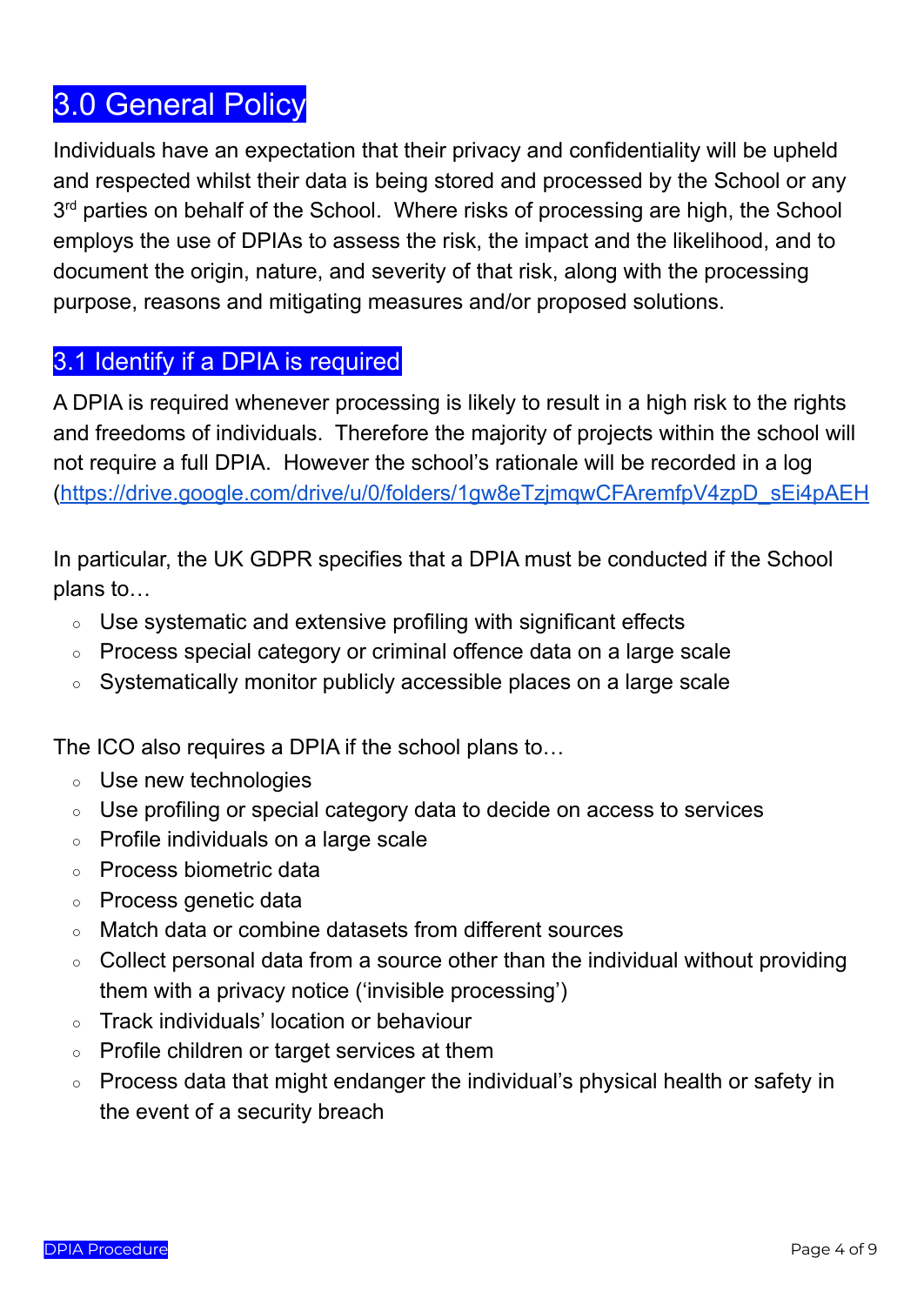The school will utilise the following flow chart in order to determine if a DPIA is required.



DPIA - Screening Questions for Schools

The project lead will inform the DPO of any proposed changes which may result in the requirement for a DPIA. The project lead will provide sufficient information in order for the DPO to decide if a DPIA is necessary.

#### <span id="page-4-0"></span>3.2 Completing the DPIA

The School will complete the DPIA Form with as much information as possible [\(https://drive.google.com/drive/u/0/folders/1gw8eTzjmqwCFAremfpV4zpD\\_sEi4pAEH](https://drive.google.com/drive/u/0/folders/1gw8eTzjmqwCFAremfpV4zpD_sEi4pAEH) ). The details required will include a description of the proposed project, its purpose and an assessment of the risks to the rights and freedoms of data subjects.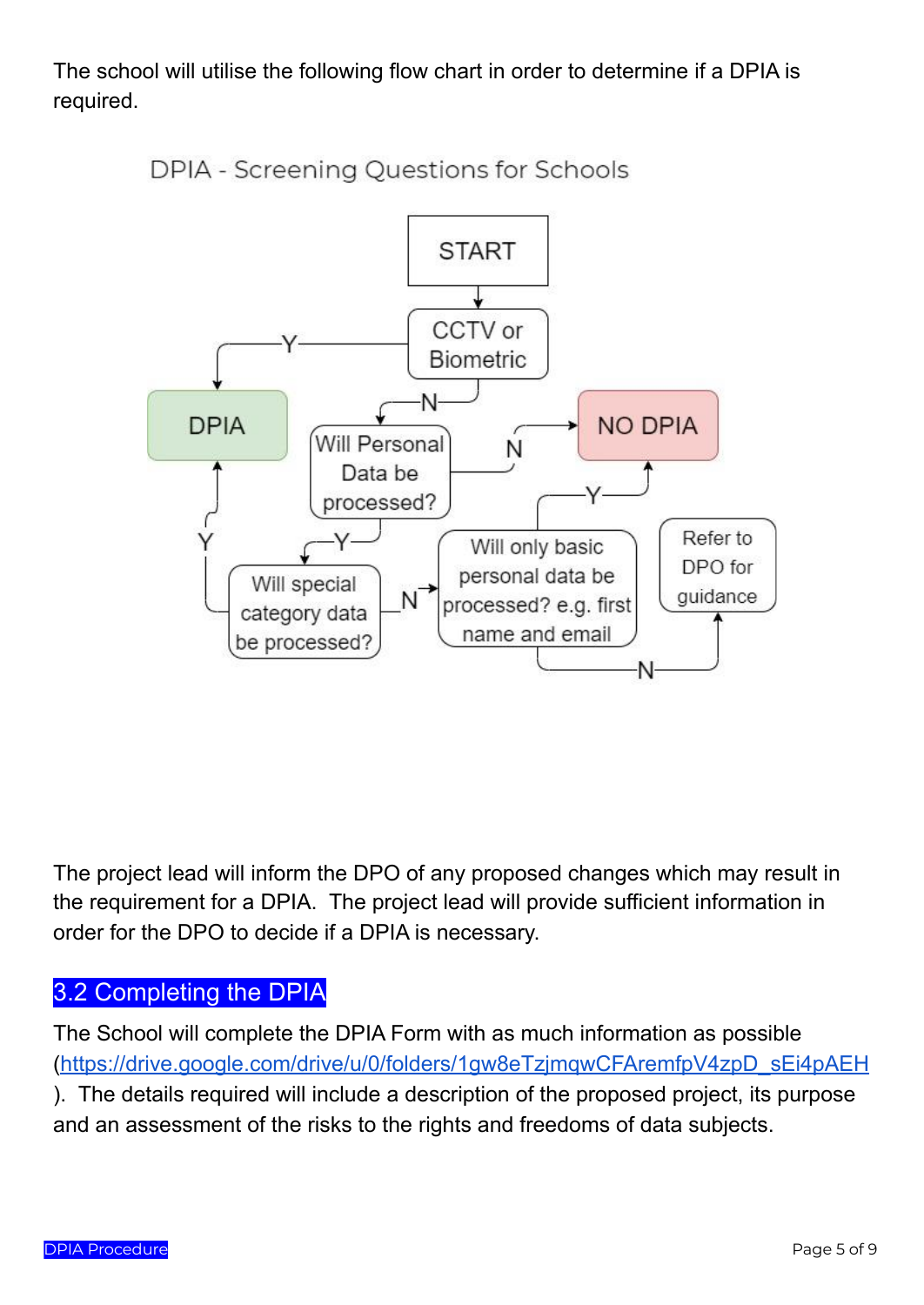#### <span id="page-5-0"></span>3.3 Risk Analysis

The DPO will review the DPIA Form provided by the School to undertake a risk assessment. Privacy issues and associated risks can be identified, judgement and reasoning will be used in order to assess both the likelihood and impact on personal data.

Once the risks have been identified, the risk matrix below will be used to identify a risk rating based on the impact and the likelihood of the risk occurring. This matrix provides a Red Amber Green (RAG) rating for how severe the risk could be to the privacy of individuals and therefore the necessity of implementing mitigating actions, or reassessing the project.

| L                                 | <b>IMPACT</b>     |                |                |                 |                  |                  |  |  |
|-----------------------------------|-------------------|----------------|----------------|-----------------|------------------|------------------|--|--|
| K<br>E                            |                   | <b>Trivial</b> | <b>Minor</b>   | Moderate        | Major            | <b>Severe</b>    |  |  |
|                                   | Almost<br>Certain | <b>Low Med</b> | <b>Medium</b>  | <b>High</b>     | <b>Very High</b> | <b>Very High</b> |  |  |
|                                   | Likely            | Low            | <b>Low Med</b> | <b>Med High</b> | <b>High</b>      | <b>Very High</b> |  |  |
| Н<br>O                            | Possible          | Low            | <b>Low Med</b> | <b>Medium</b>   | <b>Med High</b>  | <b>High</b>      |  |  |
| $\mathbf 0$                       | Unlikely          | Low            | <b>Low Med</b> | <b>Low Med</b>  | <b>Medium</b>    | <b>Med High</b>  |  |  |
| D                                 | Rare              | Low            | Low            | <b>Low Med</b>  | <b>Medium</b>    | <b>Medium</b>    |  |  |
| <b>Impact x Likelihood = Risk</b> |                   |                |                |                 |                  |                  |  |  |

- **Green** Where an assessment outcome is Green, work should still be undertaken to see if the School can develop and implement any solutions or mitigating actions that can be applied to reduce the risk impact as far as possible. However, most green rated risks are acceptable and so focus should be placed on those with higher ratings.
- **Amber** Where an assessment outcome is Amber, mitigating actions are always proposed and outcomes envisaged, before processing is approved. The aim is to reduce all risks down to a green (acceptable) level, however there will be occasions when processing must take place for legal/best interest reasons and so some processing with risks will go ahead and must be accepted into the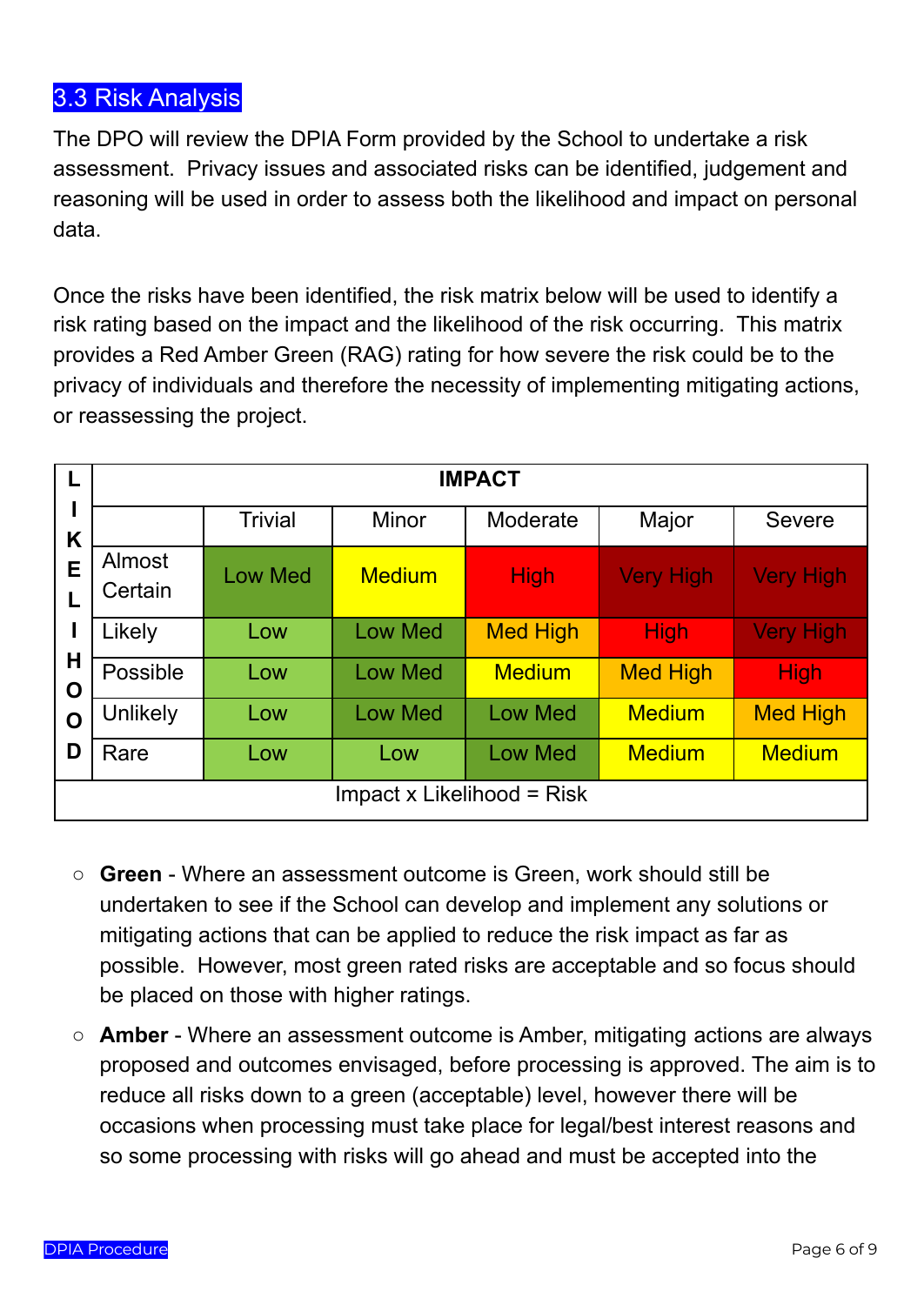project. All solutions and mitigating actions must first be considered, tried and applied if possible.

○ **Red** - Where an assessment outcome is Red, it indicates that either or both impact and/or likelihood scores are unacceptable and that complete solutions and mitigating actions would be required to bring both indicators down to an acceptable level. Some processing activities will be eliminated at this point as the impact to individuals is considered too high risk to proceed.

<span id="page-6-0"></span>The outcomes will be recorded on the Schools risk register where applicable.

#### 3.4 Evaluate DPIA

Where risks are identified, wherever possible consider action to mitigate the risk. It may not be possible to eliminate all risks. Where the School is unable to reduce risks to an acceptable level, a decision may be made to cancel the project. The aim is always to assess whether the impact on privacy is proportionate to the objectives of the project and to ensure that individuals and their privacy remain the priority.

The solutions will be recorded on the School's risk register where applicable.

The risk rating obtained in the evaluation process is used to ensure that the School is aware of any risks.

Steps which may be used to mitigate risks include…

- Changing the personal information collected to reduce the privacy level when processing
- Carrying out all processing in-house to avoid transfers or data sharing
- Utilising systems/technology to make the processing more accessible
- Creating new procedures for areas such as retention, destruction methods, exercising rights
- Developing new security measures for a specific project that align with acceptable levels of risk
- Ensuring that adequate and effective data protection training is provided to staff
- Publishing guidance manuals and supporting documents for use by those involved in the project
- Creating new materials and website content to enable better communication with individuals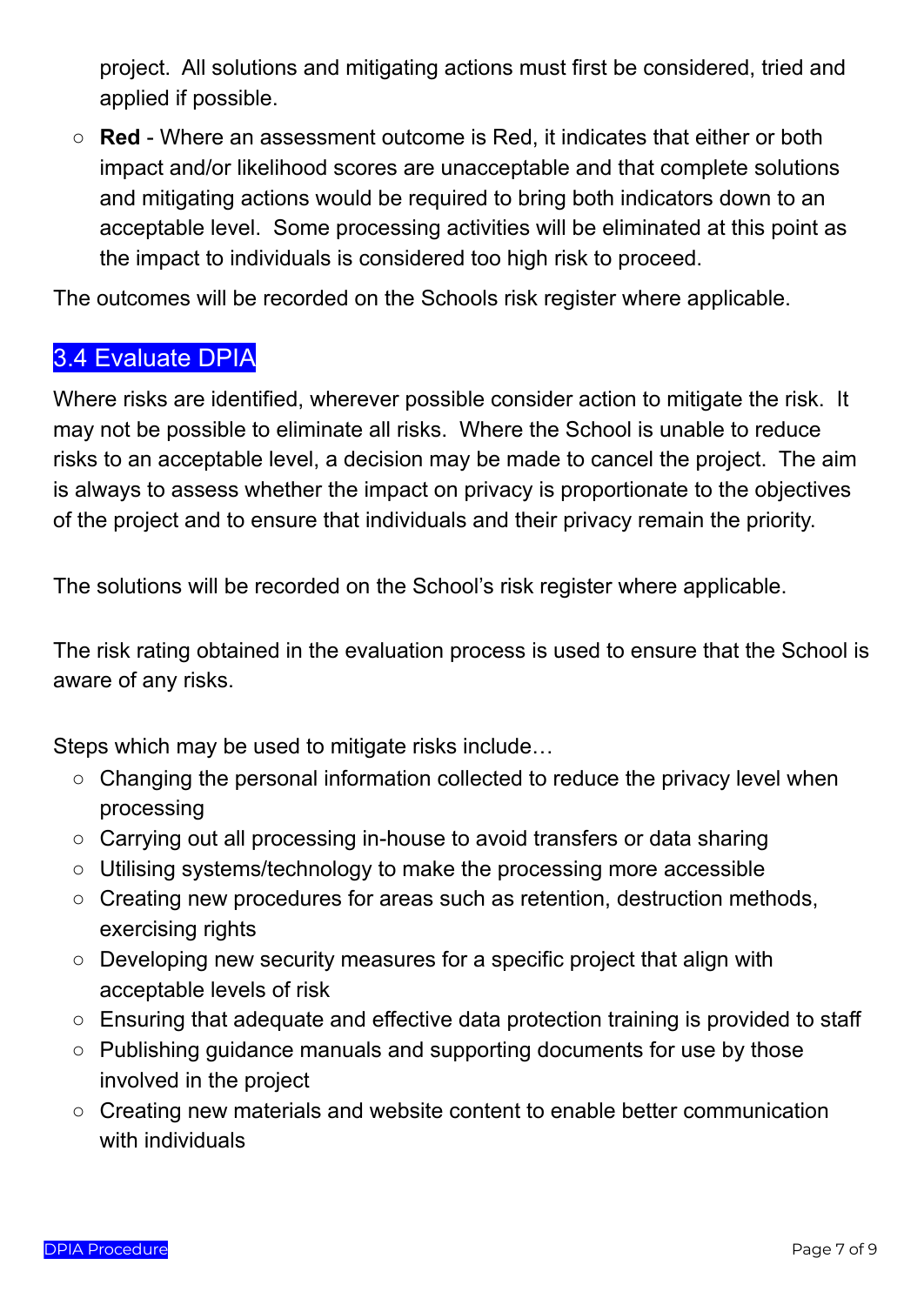- Carrying out a higher level of due diligence on any processors used for the project
- Producing data sharing agreements and data processing agreement

Costs and benefits associated with all solutions will be reviewed to ensure that they are viable, feasible and proportionate to the project impact. All solutions also involve a review and input from the DPO, who will review against current data protection legislation.

#### <span id="page-7-0"></span>3.5 DPIA Outcomes

If a high risk is identified and the School wishes to proceed with the proposed change, the ICO will be consulted and advice should be received prior to the commencement of processing.

## <span id="page-7-1"></span>4.0 Roles and Responsibilities

The Head is responsible for involving the School's data compliance lead person at the start of any new project or major change to the School which involves personal data.

## <span id="page-7-2"></span>5.0 Compliance

Compliance is mandatory and will be enforced for all employees, vendors and contractors.

Non compliance with this and other School policies may be subject to disciplinary action, up to and including dismissal.

## <span id="page-7-3"></span>6.0 Risk Management

<span id="page-7-4"></span>Risk management for the School is set out in the Risk Register.

## 7.0 References

None